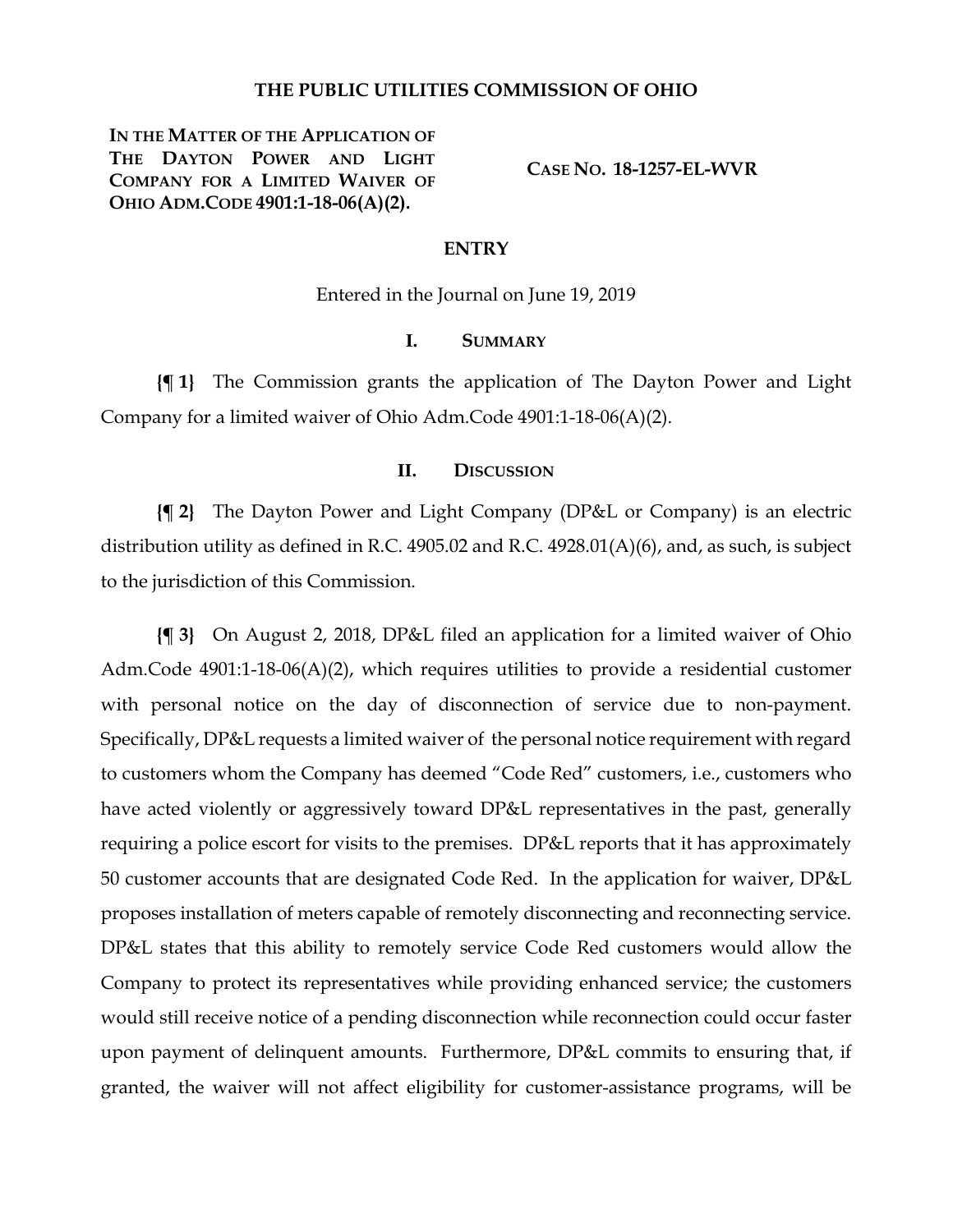fastidiously documented, will provide an avenue for investigation of claims that a Code Red designation was made in error, and will be implemented in concert with Staff.

**{¶ 4}** On August 30, 2018, Ohio Consumers' Counsel (OCC) filed a motion to intervene on behalf of DP&L's residential customers, which was granted by the attorney examiner.

**{¶ 5}** On November 27, 2018, Staff filed its review and recommendations regarding DP&L's application. Staff states that DP&L's requested waiver would not impact any other rule or requirement. Ultimately, given its review and the conditions included in DP&L's application, Staff does not oppose DP&L's application for a limited waiver of Ohio Adm. 4901:1-18-06(A)(2).

**{¶ 6}** By Entry dated March 5, 2019, the attorney examiner issued a procedural schedule to assist the Commission in its review of DP&L's waiver application. Pursuant to the procedural schedule, motions to intervene were due March 27, 2019, initial comments were due April 10, 2019, and reply comments were due April 24, 2019.

**{¶ 7}** No additional motions to intervene were filed.

**{¶ 8}** OCC filed initial comments on April 10, 2019, recommending that the Commission defer consideration of DP&L's waiver application in this case and consolidate it with a separate waiver request that DP&L put forth as part of its grid modernization application in Case Nos. 18-1875-EL-GRD, 18-1876-EL-WVR, and 18-1877-EL-AAM (SmartGrid Case). In the SmartGrid Case, DP&L requests a limited waiver of Ohio Adm.Code 4901:1-18-06(A)(2) as part of its broader effort to modernize its distribution grid. OCC states that the Code Red waiver should be considered within the context of DP&L's broader waiver request concerning the same rule, as the capabilities and functionality that DP&L proposed for Code Red customers in this case appear to be duplicative of the capabilities and functionality proposed in the SmartGrid Case, potentially resulting in extra cost to the ratepayers. Alternatively, OCC recommends that, should the Commission grant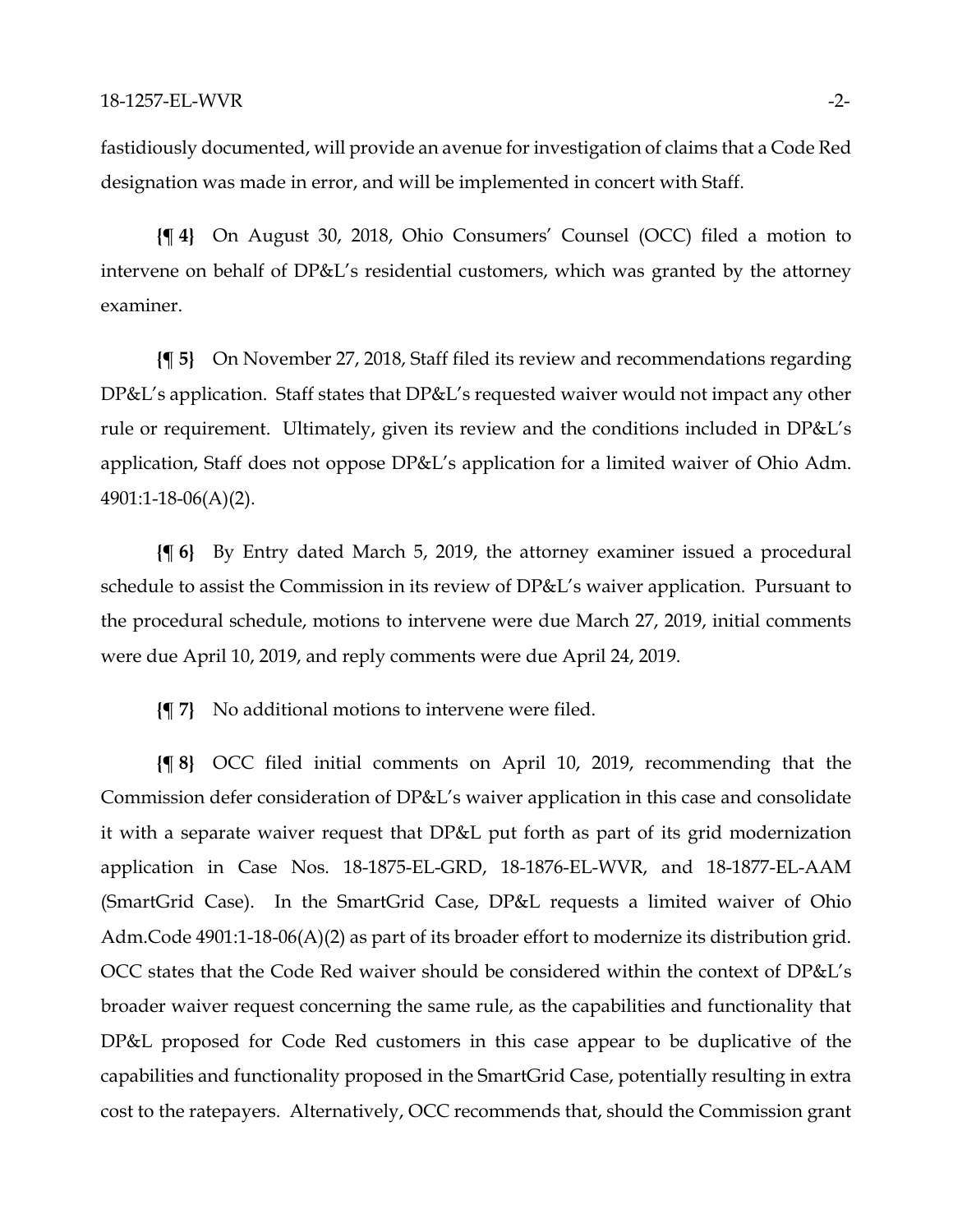DP&L's request in this proceeding, the waiver should be modified to include the safeguards implemented in a similar case in which Staff recommended specific safeguards following the utility's initial application. *In re the Application of Ohio Power Company for a Limited Waiver of Ohio Adm.Code 4901:1-18-06(A)(2)*, Case No. 16-1773-EL-WVR (*AEP Waiver Case*), Entry (Feb. 8, 2017) at 2-4.

**{¶ 9}** DP&L filed reply comments on April 24, 2019. In response to OCC's recommendation that this case be consolidated with another active case, DP&L states that the limited request for waiver in this case involves a small number of customers, whereas DP&L's waiver request in the SmartGrid Case involves a more comprehensive waiver on a system-wide basis, which is still in its infancy. Therefore, DP&L argues, consolidating the two separate cases would delay the relatively minimal waiver request in this case. Regarding OCC's concern that a waiver granted to DP&L in this matter will result in extra costs to the customer, DP&L states that it has not requested cost recovery in this case. Further, DP&L avers that OCC's assertion that meters installed pursuant to the waiver in this case will be incompatible with future grid updates is speculative and unfounded. In response to OCC's second recommendation, DP&L states that OCC has not listed specific safeguards other than a generic reference to a separate case in which a similar waiver was granted, nor has OCC shown whether the same safeguards are applicable in this case.

**{¶ 10}** Ohio Adm.Code 4901:1-18-02(B)(3) permits the Commission, upon an application or motion by any party, to waive any requirement of Ohio Adm.Code Chapter 4901:1-18 not mandated by statute for good cause shown. Upon consideration of the application and the recommendations of Staff, the Commission finds that good cause exists for granting DP&L's request for limited waiver of Ohio Adm.Code 4901:1-18-06(A)(2) for customers designated Code Red. The limited waiver facilitates the efficient disconnection and reconnection of a customer's electric utility service while avoiding a potentially dangerous situation for DP&L employees. Further, in its application for the limited waiver, DP&L included the safeguards recommended by Staff in a similar proceeding in which the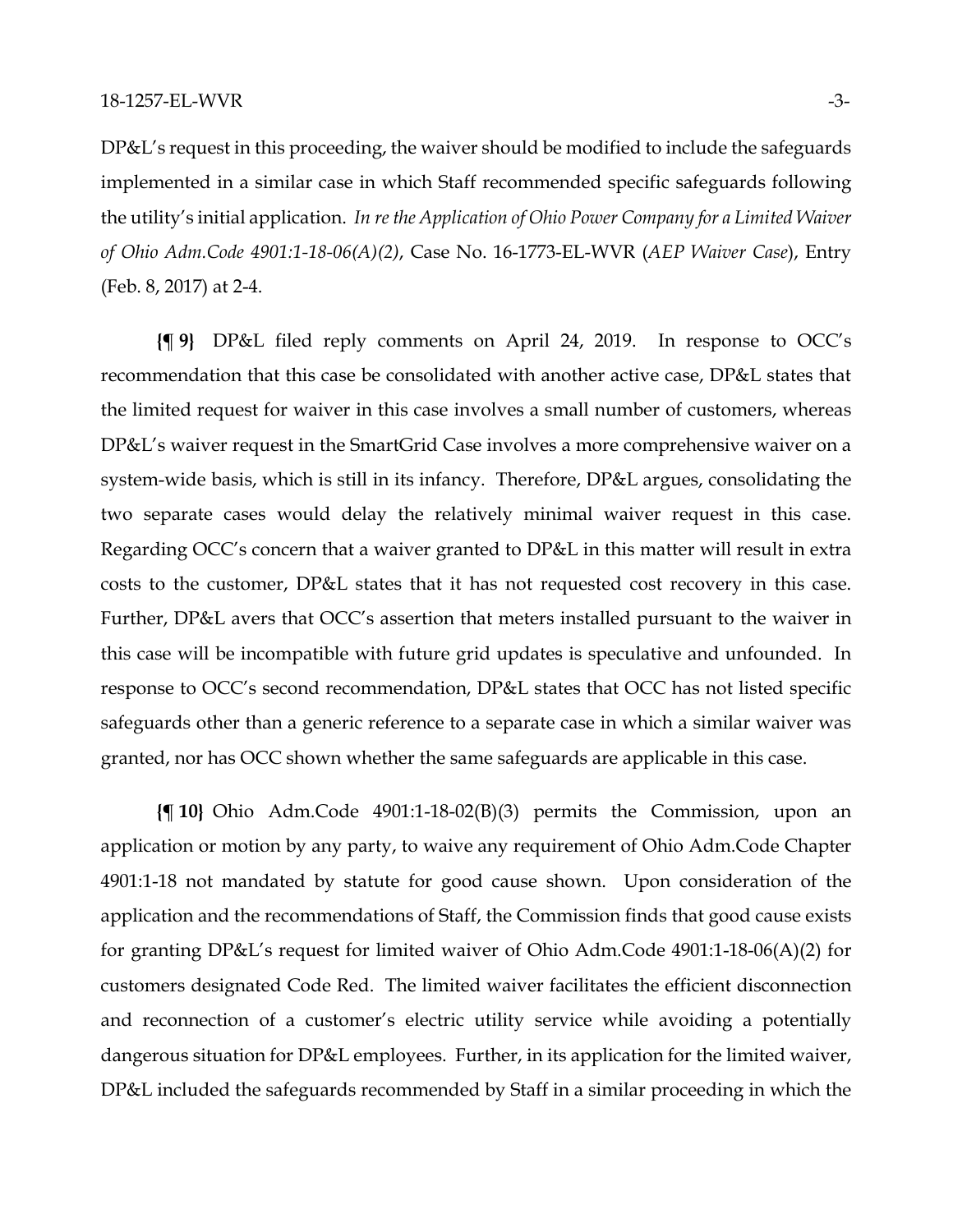Commission granted the waiver sought by the utility regarding Code Red customers. *AEP Waiver Case*, Entry (Feb. 8, 2017) at 2-4. Finally, the Commission finds that there is no reason to conclude that permitting this limited waiver for Code Red customers, as opposed to addressing the waiver in the broader context of the SmartGrid case, is duplicative to future efforts or will result in increased costs to customers. Therefore, DP&L's limited waiver of Ohio Adm.Code 4901:1-18-06(A)(2) is reasonable and should be granted, subject to the following directives:

- (a) DP&L may initiate this program no sooner than August 1, 2019.
- (b) As referenced in the application, DP&L shall retain on file any and all documentation which supports a customer being designated Code Red as long as the customer account is active. For new Code Red designations, the permanent account note should include, but is not limited to, the date of the threat or other aggressive action, the name of the person behaving aggressively or threatening, if known, the type of threat made, and the date the note was added to the account. DP&L shall make best efforts to collect and record this information and shall endeavor to provide the same information for all pre-existing Code Red accounts.
- (c) DP&L shall work with Staff on the communications to be sent to customers designated Code Red to inform those customers that they will no longer receive personal notice prior to the disconnection of service. DP&L shall submit the proposed notice to the Director of the Service Monitoring and Enforcement Department (SMED) or the Director's designee for approval at least 30 days before the program is initiated. Any future amendments to the notice shall be submitted to Staff for approval at least 30 days before it is sent to any customer.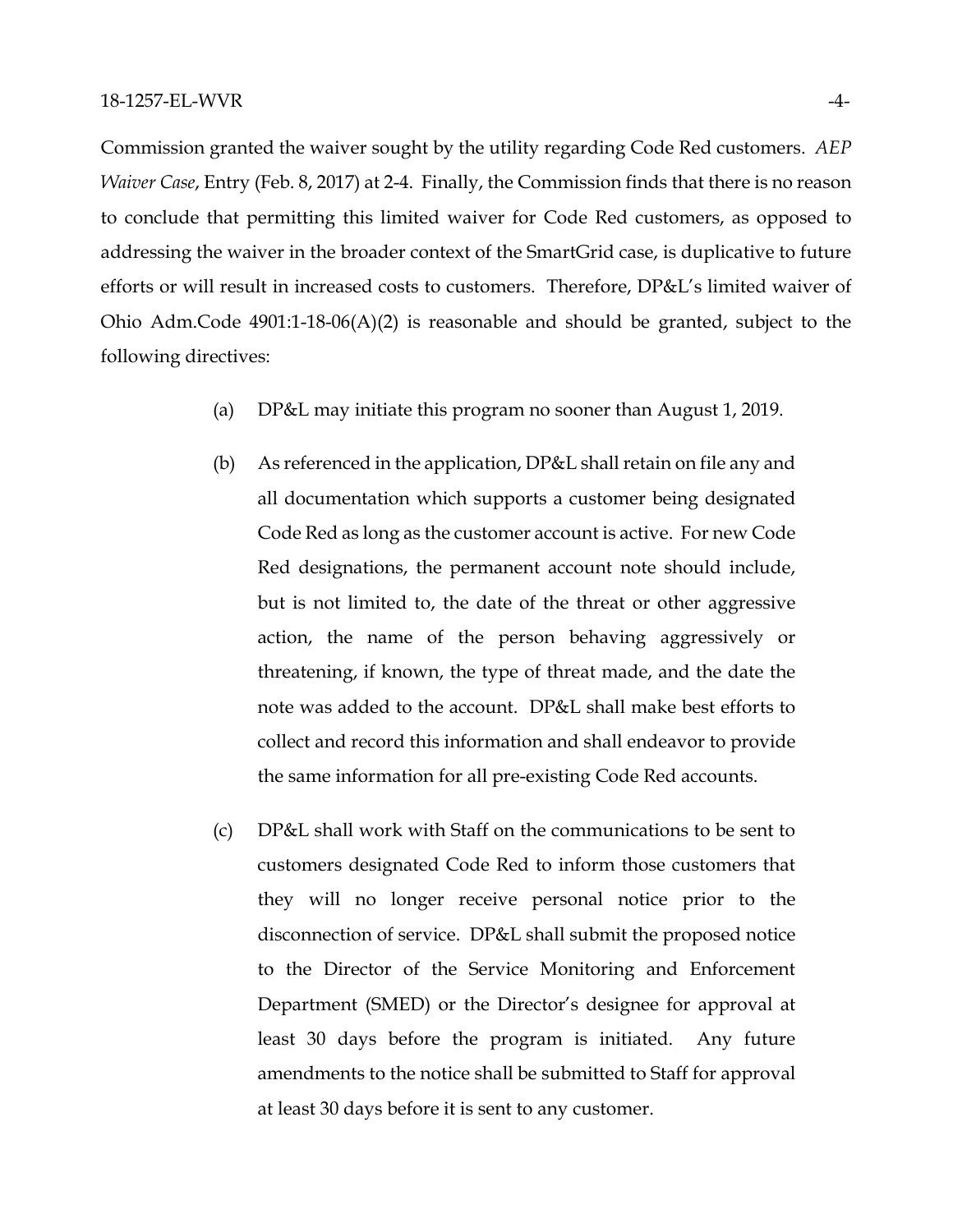- (d) DP&L shall provide the Director of SMED or the Director's designee, by August 1, 2019, and by August 1 every year thereafter until the Commission specifically directs DP&L otherwise, an annual report of the customers designated Code Red. The annual report shall include the number of Code Red customers within DP&L's service territory, state the number of designated Code Red customers that have a meter capable of remotely disconnecting and reconnecting service, the types of meter installed, and the number of complaints received, directly by the Company or via the Commission, related to Code Red designations.
- (e) DP&L shall diligently investigate a customer's claim that the occupants of the household or premises have changes or that the Code Red designation is in error and take appropriate action as the Company deems necessary.
- (f) DP&L shall work with the police to install the new meters at the customer's premises to ensure safety for its representatives.

**{¶ 11}** The Commission emphasizes that this limited waiver of Ohio Adm.Code 4901:1-18-06(A)(2) for designated Code Red customers only applies to the extent specified in this Entry and that DP&L must comply with all other requirements imposed by Title 49 of the Revised Code and the Commission's rules.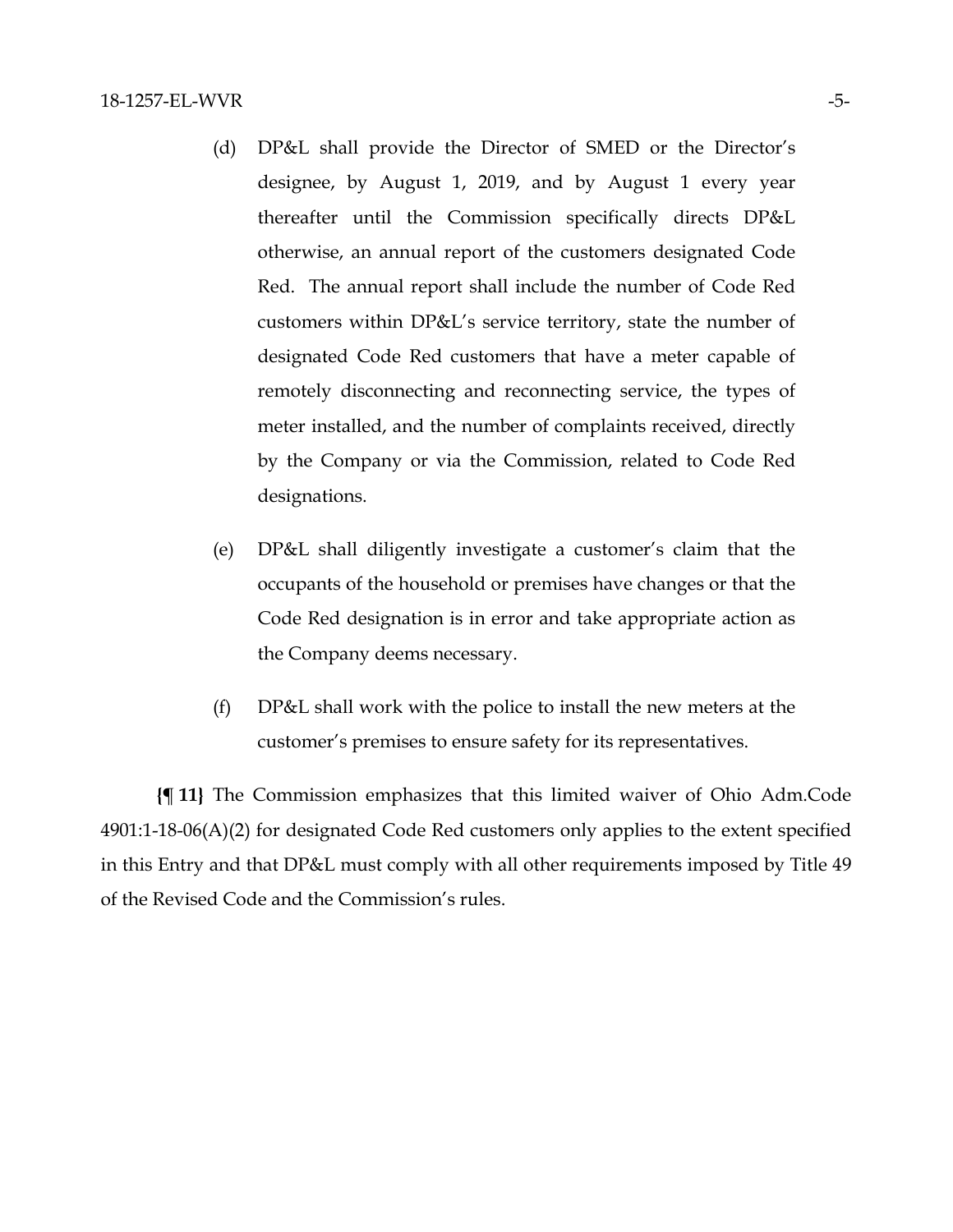# **III. ORDER**

**{¶ 12}** It is, therefore,

**{¶ 13}** ORDERED, That DP&L be granted a limited waiver of Ohio Adm.Code 4901:1-18-06(A)(2) for designated Code Red customers consistent with the requirements set forth in this Entry. It is, further,

**{¶ 14}** ORDERED, That a copy of this Entry be served upon all parties of record.

COMMISSIONERS: *Approving:*  Sam Randazzo, Chairman

M. Beth Trombold Lawrence K. Friedeman Daniel R. Conway Dennis P. Deters

PAS/TMS/hac